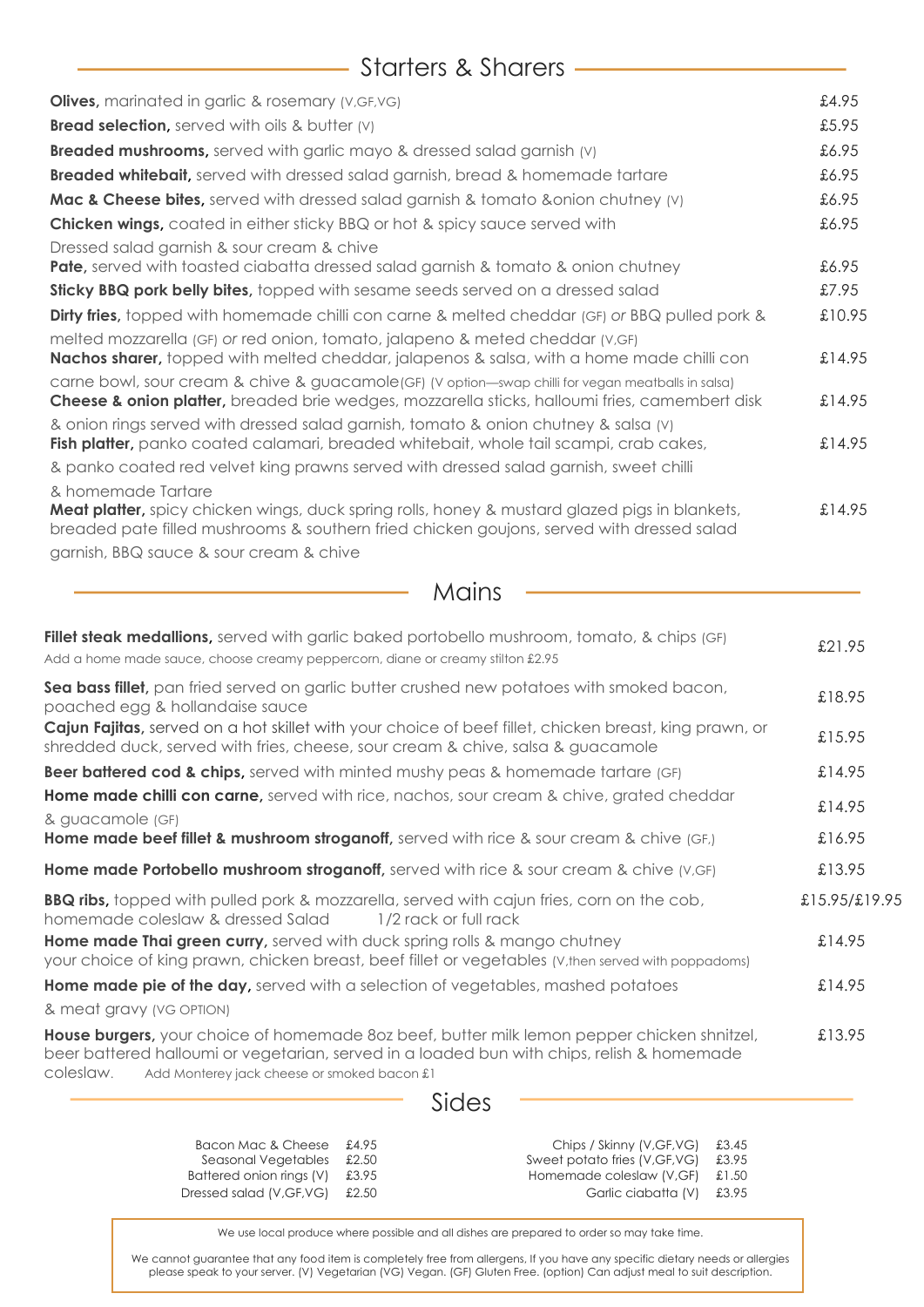# Starters & sharers Sunday Menu

| <b>Olives,</b> marinated in garlic & rosemary (V,GF)                                                                                                                                                         | £4.95  |
|--------------------------------------------------------------------------------------------------------------------------------------------------------------------------------------------------------------|--------|
| <b>Bread selection</b> , served with oils & butter                                                                                                                                                           |        |
| Pate, served with toasted ciabatta, dressed salad garnish & tomato & onion chutney                                                                                                                           | £6.95  |
| <b>Breaded mushrooms,</b> served with garlic mayo & dressed salad (V)                                                                                                                                        | £6.95  |
| <b>Dirty fries,</b> topped with homemade chilli con carne & melted cheddar (GF) or BBQ pulled pork &<br>melted mozzarella (GF) or red onion, tomato, jalapeno & meted cheddar (V,GF)                         | £10.95 |
| <b>Cheese &amp; onion platter,</b> breaded brie wedges, mozzarella sticks, halloumi fries, camembert disk &<br>onion rings served with caramelised red onion chutney, salsa & dressed salad garnish(v)       | £14.95 |
| Fish platter, panko coated calamari, breaded whitebait, whole tail scampi, crab cakes,                                                                                                                       | £14.95 |
| & panko coated red velvet king prawns served with dressed salad garnish, sweet chilli                                                                                                                        |        |
| & homemade Tartare                                                                                                                                                                                           |        |
| Meat platter, spicy chicken wings, duck spring rolls, honey & mustard glazed pigs in blankets,<br>breaded pate filled mushrooms & southern fried chicken goujons, served with dressed salad                  | £14.95 |
| garnish, BBQ sauce & sour cream & chive                                                                                                                                                                      |        |
| <b>Nachos Sharer,</b> topped with melted cheddar, jalapenos & salsa served with home made chilli<br>con carne bowl & sour cream & chive & guacamole (GF) (V option swap chilli for vegan meatballs in salsa) | £14.95 |
|                                                                                                                                                                                                              |        |

**Mains** 

### **A selection of Traditional Sunday Roasts will be available**

| Add an extra portion of Yorkshire pudding, stuffing, roast potatoes & gravy                                                                                                                                                                                      | £3.95            |
|------------------------------------------------------------------------------------------------------------------------------------------------------------------------------------------------------------------------------------------------------------------|------------------|
| Sea bass fillet, pan fried served on garlic butter crushed new potatoes with smoked bacon,<br>poached egg & hollandaise sauce                                                                                                                                    | £18.95           |
| <b>House burgers,</b> your choice of homemade 8oz beef, butter milk lemon pepper chicken<br>schnitzel, beer battered halloumi or vegetarian, served in a loaded bun with chips,<br>burger relish & homemade coleslaw Add Monterey jack cheese or smoked bacon £1 | £13.95           |
| <b>Home made pie of the day,</b> served with a selection of vegetables, mashed potatoes &<br>meat gravy (VG option)<br><b>Beer battered cod &amp; chips,</b> served with minted mushy peas, & homemade tartare (GF)                                              | £14.95<br>£14.95 |
| <b>All day brunch</b> , 2 pork sausages, 2 thick cut smoked bacon rashers, 2 fried eggs,<br>roasted tomatoes, mushrooms, beans and chips.                                                                                                                        | £10.95           |
| Home made beef fillet & mushroom stroganoff, served with rice & sour cream & chive (GF,)                                                                                                                                                                         | £16.95           |
| Home made Portobello mushroom stroganoff, served with rice & sour cream & chive (GF)                                                                                                                                                                             | £13.95           |

### Sides

| Bacon Mac & Cheese<br>Seasonal Vegetables<br>Battered onion rings (V) | £4.95<br>£2.50<br>£3.95 | Chips / Skinny (V, GF, VG)<br>Sweet potato fries (V, GF, VG)<br>Homemade coleslaw $(V, GF)$ £1.50 | £3.45<br>£3.95 |
|-----------------------------------------------------------------------|-------------------------|---------------------------------------------------------------------------------------------------|----------------|
| Dressed salad (V, GF, VG) £2.50                                       |                         | Garlic ciabatta (V) £3.95                                                                         |                |

We use local produce where possible and all dishes are freshly prepared so may take time.

We cannot guarantee that any food item is completely free from allergens, If you have any specific dietary needs or allergies please speak to your server.

(v) Vegetarian . (GF) Gluten Free. (GF option) can adjust meal to be Gluten Free.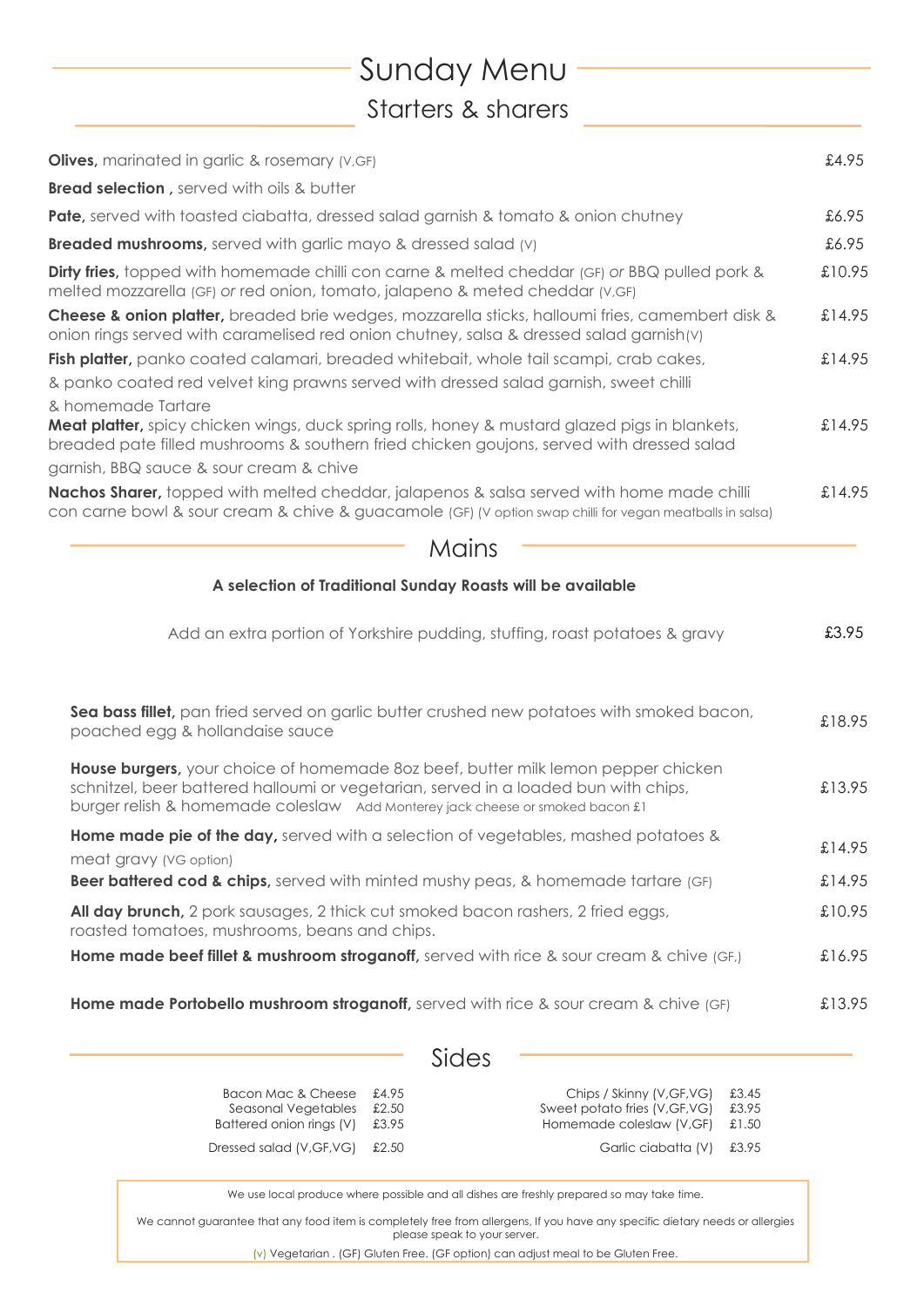## Lunch menu

| Ploughmans, cheddar, ham, dressed salad, ciabatta,                                                                                                                       | £11.95         |
|--------------------------------------------------------------------------------------------------------------------------------------------------------------------------|----------------|
| chutney, coleslaw & pickled onions<br><b>Breaded whole tail scampi</b> , served with chips, dressed salad                                                                | £9.95 / £12.95 |
| & homemade tartare.<br>Lemon pepper butter milk chicken schnitzel, served with<br>creamy mushroom sauce, skinny fries, dressed salad, corn on<br>cob & homemade coleslaw | £13.95         |
| <b>Katsu chicken</b> , served as a salad or with egg fried rice                                                                                                          | £11.95         |
| <b>Shredded duck &amp; plum sauce, served as a salad or with</b><br>egg fried rice                                                                                       | £11.95         |
| <b>Honey roast ham,</b> served with chips, 2 fried eggs, grilled tomato<br>& tomato chutney                                                                              | £10.95         |
| House bacon mac & cheese, served with garlic ciabatta                                                                                                                    | £10.95         |
| Fish cake of the day, served with sweet potato fries,<br>dressed salad & sweet chilli dip (GF)                                                                           | £9.95 / £12.95 |

### Wraps & Jacket potatoes

#### **Wraps served with dressed salad & homemade coleslaw Add some skinny fries for £1.50**

| King prawns in mary rose sauce with mixed leaves | £8.95 |
|--------------------------------------------------|-------|
| Pan fried halloumi, peppers & salsa (V)          | £8.95 |
| Cajun fillet beef with salsa                     | £9.95 |
| Chinese chicken with salad & sweet chilli sauce  | £8.95 |
| BBQ pulled pork & coleslaw                       | £8.95 |
| Shredded duck with hoisin & salad                | £8.95 |

### **Jacket potatoes served with dressed salad & butter portion**

| King prawns in mary rose sauce (GF)    | £8.95 |
|----------------------------------------|-------|
| Grated mature cheddar with baked beans | £7.95 |
| or homemade coleslaw(V,GF)             |       |
| Home made chilli con carne (GF)        | £8.95 |
| BBQ pulled pork & grated mozzarella    | £8.95 |

We cannot guarantee that any food item is completely free from allergens, If you have any specific dietary needs or allergies please speak to your server.

(V) Vegetarian. (GF) Gluten free. (GF option) Can adjust meal to be gluten free.